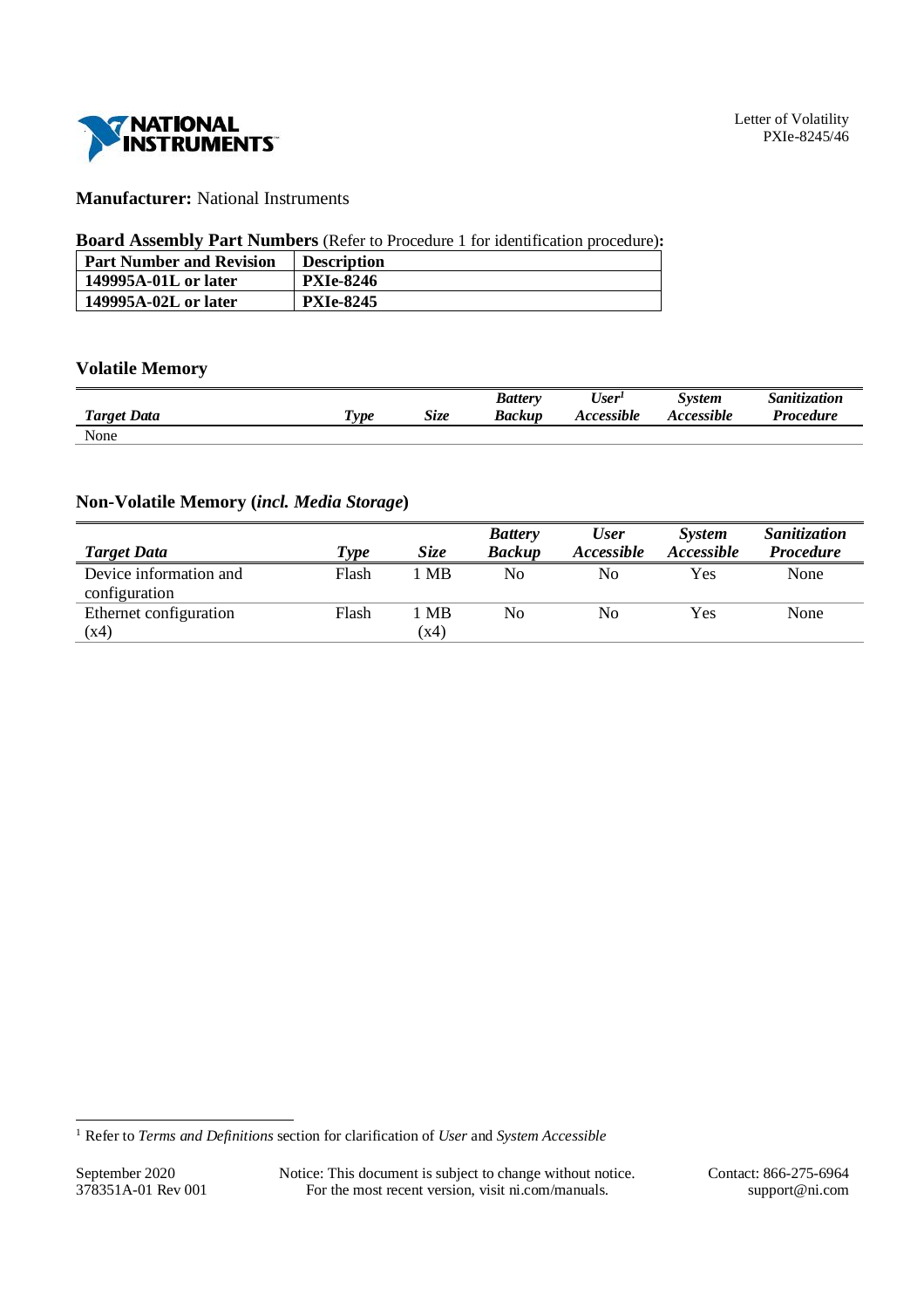

# **Procedures**

## **Procedure 1 – Board Assembly Part Number identification:**

To determine the Board Assembly Part Number and Revision, refer to the laser marking applied to the surface of your product. The Assembly Part Number should be formatted as "149995A-01L" for PXIe-8246 or "149995A-02L" for PXIe-8245, where "A" is the letter revision of the assembly (e.g. E, F, G...).